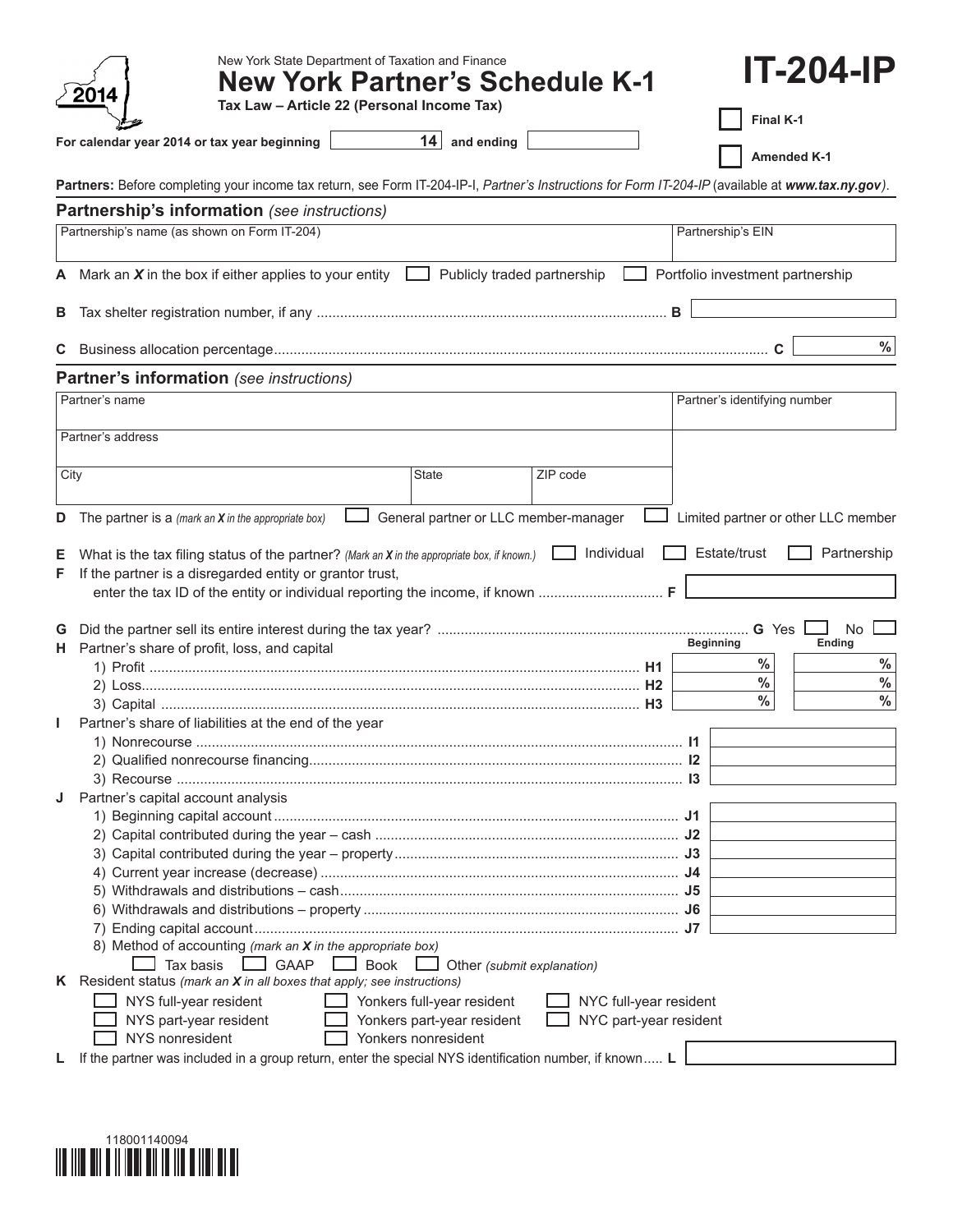## **Page 2** of 4 **IT-204-IP** (2014)

|    |                                                                   | No.<br>No.     |                               |                |                           |
|----|-------------------------------------------------------------------|----------------|-------------------------------|----------------|---------------------------|
|    | N NYS estimated tax paid on behalf of partner (from Form IT-2658) |                | Date                          |                | Amount                    |
|    | O Estimated MCTMT paid on behalf of partner (from Form MTA-405)   |                | Date                          |                | Amount                    |
|    | Partner's share of income, deductions, etc.                       |                |                               |                |                           |
|    | $A -$ Partner's distributive share items                          |                | <b>B</b> - Federal K-1 amount |                | C - New York State amount |
|    |                                                                   | 1              |                               | 1              |                           |
|    |                                                                   | $\overline{2}$ |                               | $\overline{2}$ |                           |
|    |                                                                   | 3              |                               | 3              |                           |
|    |                                                                   | 4              |                               | 4              |                           |
| 5. |                                                                   | 5              |                               | 5              |                           |
|    |                                                                   | 6              |                               | 6              |                           |
|    |                                                                   | $\overline{7}$ |                               | $\overline{7}$ |                           |
|    |                                                                   | 8              |                               | 8              |                           |
|    |                                                                   | 9              |                               | 9              |                           |
|    |                                                                   | 10             |                               | 10             |                           |
| 11 | Other income (loss)   Identify:                                   | 11             |                               | 11             |                           |
|    |                                                                   | 12             |                               | 12             |                           |
|    | 13 Other deductions <i>Identify:</i>                              | 13             |                               | 13             |                           |
|    |                                                                   | 14             |                               | 14             |                           |
|    |                                                                   |                |                               |                |                           |
|    |                                                                   | 15             |                               | 15             |                           |
|    | 16 Tax-exempt income and nondeductible expenses                   | 16             |                               | 16             |                           |
|    | 17 Distributions - cash and marketable securities                 | 17             |                               | 17             |                           |
|    |                                                                   | 18             |                               | 18             |                           |
|    | 19 Other items not included above that are required to be         |                |                               |                |                           |
|    |                                                                   | 19             |                               | 19             |                           |
|    | Identify:                                                         |                |                               |                |                           |

# **Partner's share of New York modifications** *(see instructions)*

| <b>Number</b> | A - Total amount | B - New York State allocated amount |
|---------------|------------------|-------------------------------------|
| $EA -$        |                  |                                     |
| $EA -$        |                  |                                     |
| $EA -$        |                  |                                     |
| $EA -$        |                  |                                     |
| $EA -$        |                  |                                     |
|               |                  |                                     |
|               |                  | <b>20</b> New York State additions  |

**21** Total addition modifications *(total of column A, lines 20a through 20f)*.............................................. **21**

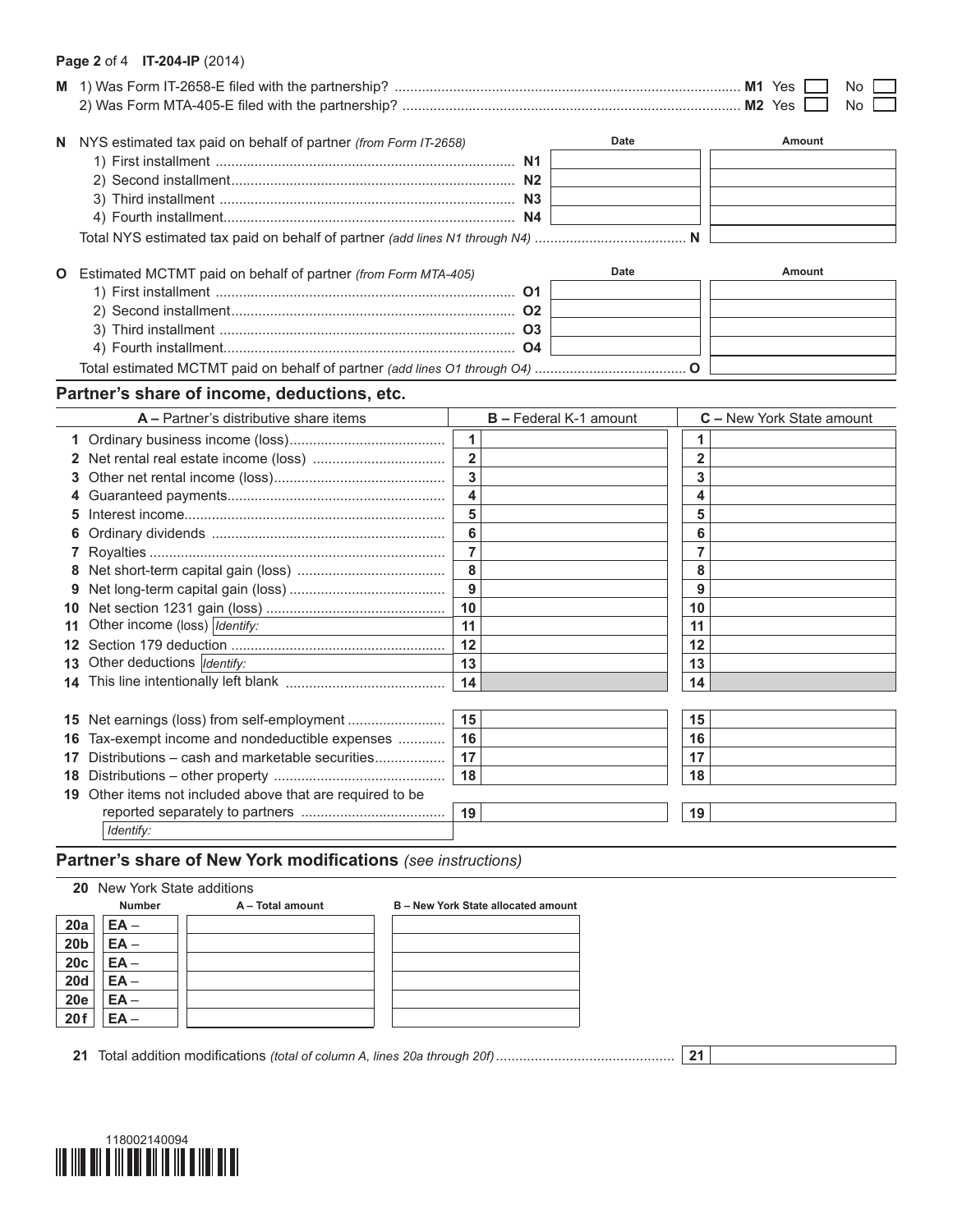# **Partner's share of New York modifications** *(continued)*

|                 | 22 New York State subtractions                                                                                      |                        |
|-----------------|---------------------------------------------------------------------------------------------------------------------|------------------------|
|                 | <b>Number</b><br>A - Total amount<br>B - New York State allocated amount                                            |                        |
| 22a             | $ES -$                                                                                                              |                        |
| 22 <sub>b</sub> | $ES -$                                                                                                              |                        |
| 22c             | $ES -$                                                                                                              |                        |
| <b>22d</b>      | $ES -$                                                                                                              |                        |
| 22e             | $ES -$                                                                                                              |                        |
| 22f             | $ES -$                                                                                                              |                        |
|                 |                                                                                                                     |                        |
| 23              |                                                                                                                     | 23                     |
|                 | 24 Additions to federal itemized deductions                                                                         |                        |
|                 | Letter<br>Amount                                                                                                    |                        |
| 24a             |                                                                                                                     |                        |
| 24 <sub>b</sub> |                                                                                                                     |                        |
| 24c             |                                                                                                                     |                        |
| 24d             |                                                                                                                     |                        |
| 24e             |                                                                                                                     |                        |
| 24f             |                                                                                                                     |                        |
|                 |                                                                                                                     | 25                     |
|                 | 26 Subtractions from federal itemized deductions                                                                    |                        |
|                 | Letter<br><b>Amount</b>                                                                                             |                        |
| 26a             |                                                                                                                     |                        |
| 26 <sub>b</sub> |                                                                                                                     |                        |
| 26c             |                                                                                                                     |                        |
| <b>26d</b>      |                                                                                                                     |                        |
| <b>26e</b>      |                                                                                                                     |                        |
| 26f             |                                                                                                                     |                        |
|                 |                                                                                                                     |                        |
|                 | 27 Total subtractions from federal itemized deductions (add lines 26a through 26f)                                  | 27                     |
|                 |                                                                                                                     |                        |
|                 |                                                                                                                     | 28                     |
|                 |                                                                                                                     |                        |
|                 | <b>Partner's other information</b>                                                                                  |                        |
|                 |                                                                                                                     |                        |
|                 |                                                                                                                     | 29a                    |
|                 |                                                                                                                     | $\%$<br>29b            |
|                 |                                                                                                                     |                        |
|                 | <b>Partner's credit information</b>                                                                                 |                        |
|                 | Part 1 - Flow-through credit bases and information<br>Brownfield redevelopment tax credit (Form IT-611 or IT-611.1) |                        |
|                 | A - Form IT-611                                                                                                     | <b>B-Form IT-611.1</b> |
| 30              | 30                                                                                                                  | 30                     |
| 31              | 31                                                                                                                  | 31                     |
|                 | 32 On-site groundwater remediation credit component<br>32                                                           | 32                     |
|                 |                                                                                                                     |                        |